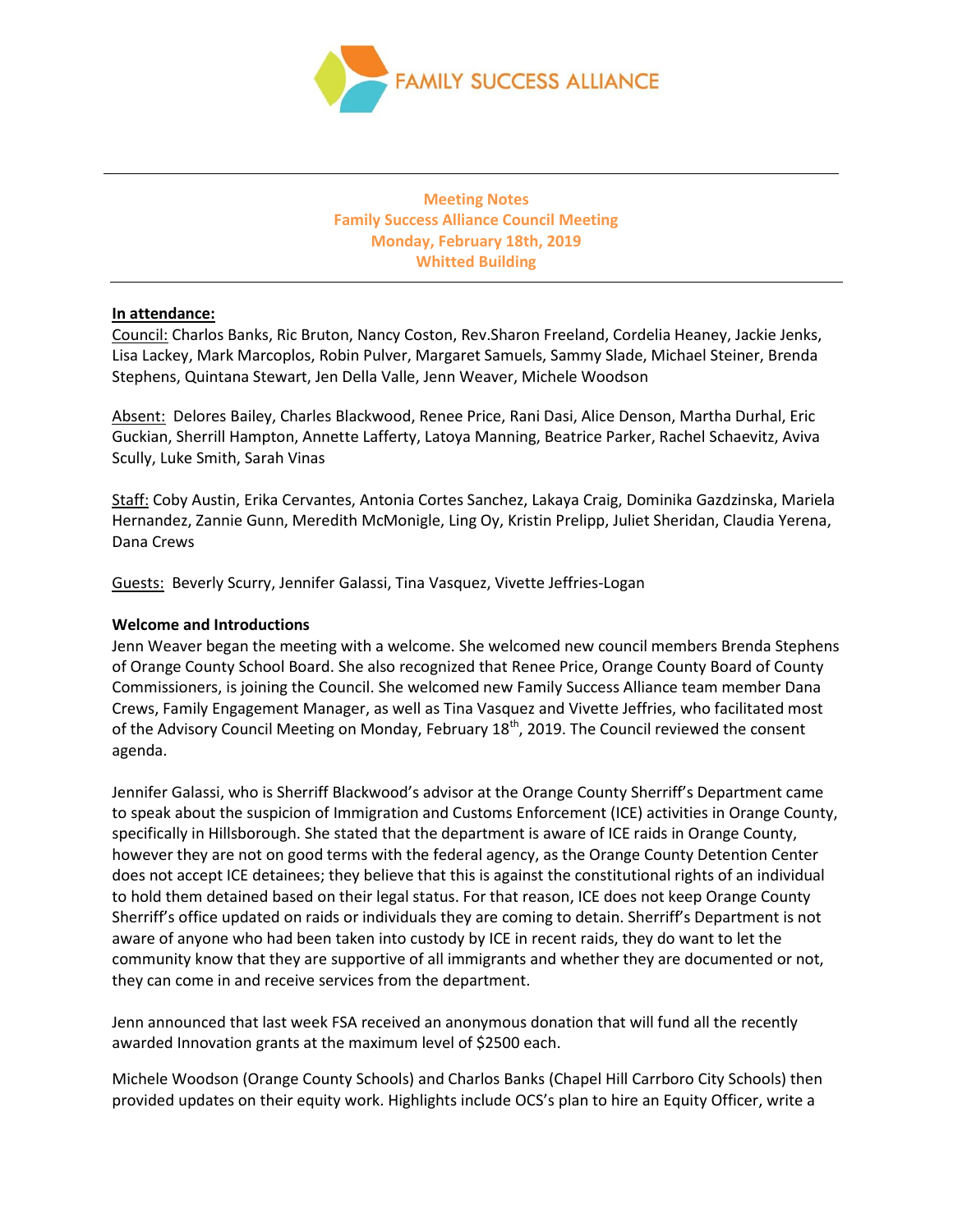

new Racial Equity plan, revisit their Code of Conduct, and provide Racial Equity training to staff. CHCCS has a Director of Equity, Lee Williams, and they recently adopted a new strategic plan that incorporates racial equity throughout, including learning supports, restorative practices, updating the Code of Conduct, and forming an Equity Advisory Committee.

## **Myths and Truths of Equity**

Tina Vasquez and Vivette Jeffries-Logan then facilitated a discussion about equity. Staff and Council members joined together at the table. First, Council members brainstormed concepts related to equity. Then they reviewed key concepts from Tema Okun's writing on White Supremacy Culture, including: perfectionism, sense of urgency, defensiveness, quantity over quality, worship of the written word, only one right way, paternalism, either/or thinking, power hoarding, fear of open conflict, individualism, "I'm the only one", progress is bigger/more, objectivity, and the right to comfort. Then they brainstormed words that are often used when talking about equity and deconstructed the concepts of "inclusion" and "marginalized" using an Equity Grid. The facilitators then shared their definition of equity:

**Equity is** the interdependent process by which all of the needs of a community are mutually considered and are thereby met through relationships that understand how to compromise for the greater health and well-being of that community and the communities within which it exists. The interdependent process looks different depending on place and context, is forever evolving, and is rooted in the spiritual, emotional, physical, and intellectual development of self and relationships.

**Equity is not** about making space for "others" but rather de-centering and de-normalizing the group in power or the group from which everything is based. Common myths about equity are:

- Diversity and inclusion leads to equity
- Equity is about leveling the playing field
- Equity is about making our world fair and universal
- Equity is achieved through making things equal
- Independence is achievable through equity
- Equity is a destination

Tina then challenged the Council to think about the ways in which FSA is working towards and against equity. She pointed to the strategic plan and the intention to support families in earning a living wage, and she suggested that the navigators are not even earning a living wage.

## **Council Business – Budget Review and Vote**

Coby then presented the FY 19-20 budget. The most significant programmatic change represented in this budget is the intention to transition the 9 navigator staff (8.25 FTE) from contract staff to county employees. The purpose of this transition is to provide more consistent support for navigators across the zones and more fully integrate them with FSA backbone staff, with support from the Manager of Family Engagement, and to ensure navigators enjoy the full benefits of serving as county employees. We are seeking to fundraise an additional \$30,000 to increase current navigator capacity from 8.25 FTE to 9 FTE. This additional navigator time, along with increased capacity due to the evolution of the Family Empowerment Model (e.g., integrating "low-touch" support options) will enable FSA to continue to recruit another cohort of students in the current zones next fiscal year. Coby also clarified that the navigators' salary officially meets the by the definition of a "living wage," but it often takes more than that to make ends meet when raising a family in Orange County, which is the most expensive county in